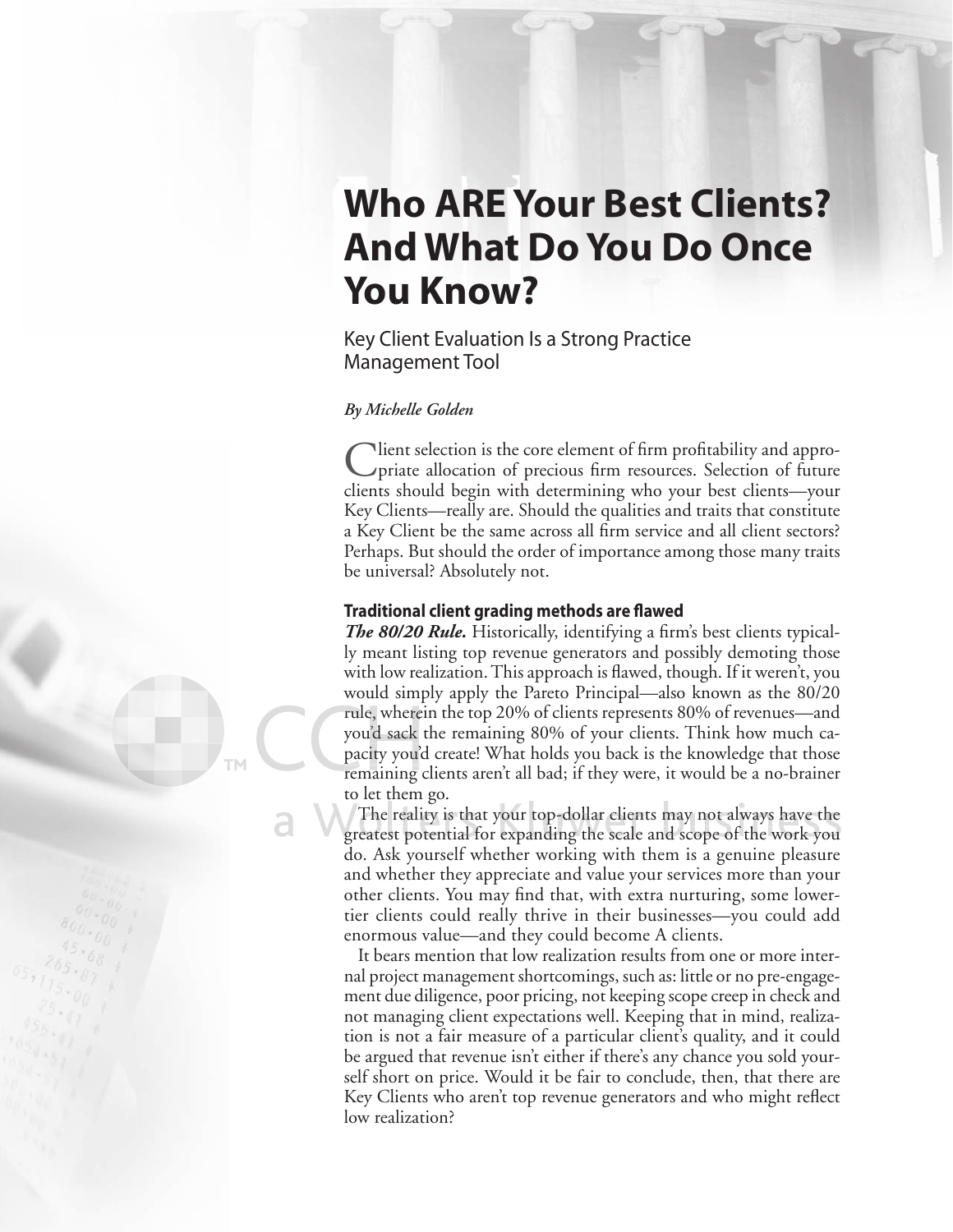*A-B-C grading system.* A slightly better—but still intrinsically flawed—approach to grading clients is to distribute client lists to your client relationship managers, asking them to rate each client as an A, B or C. You will find vast inconsistencies from one grader to the next. In addition, even the most well-intentioned graders begin to waffle as they consider their relationships with their clients (*e.g.*, "but we went to college together") or the clients' relationships to one another (*e.g.*, "Joe *is* a lousy client, but his sister owns XYZ Co. so we tolerate Joe"). It isn't long before the inconsistencies lead to a grading system without integrity. But at the basis of this inconsistency is an important truth: *the soft stuff matters*. This further underscores the inherent mistakes in using revenue as *the*  measure of client quality.

These traditional methods of grading clients might seem to work initially, but they fall flat when it's time for action because those who are expected to act on the information know that it is incomplete. In our hearts and our guts, we know we didn't consider certain important facts. There is enormous value in the nature or longevity of relationships, a client's standing in the community, or the personal satisfaction of working with the client. The grading approach must be "bought into" by everyone for action to occur.

## **What to do for your fi rm's Key Clients**

- Explore to better understand their needs
- $\blacksquare$  Devote extra resources (R&D) to proactively seek and address those needs
- Build products and promotions around Key Clients
- Devote more time to nurturing them (focus where it matters most)
- Implement contact programs for consistent "touches"
- **Prioritize routine contacts** and workload to favor key **Clients**

|                                                               | Ptn A          | Ptn B          | P <sub>tn</sub> C | Ptn D          | Ptn E          | <b>Total</b> |
|---------------------------------------------------------------|----------------|----------------|-------------------|----------------|----------------|--------------|
| <b>Objective Criteria</b>                                     |                |                |                   |                |                |              |
| <b>Great Price for Work Performed</b>                         | 4              | 3              | 1                 | 5              | $\overline{2}$ | 15           |
| <b>Acceptance of Pricing Structure</b>                        | 1              | 1              | 7                 | 3              | 4              | 16           |
| Client Preparedness (on schedule)                             | 6              | $\overline{2}$ | 4                 | 4              | 6              | 22           |
| Client's Business is Profitable and Strong                    | 8              | 5              | 3                 | 6              | 1              | 23           |
| <b>Recent Avg Collected</b>                                   | 5              | 9              | 6                 | 1              | 5              | 26           |
| <b>Prompt Payment</b>                                         | $\overline{7}$ | 4              | $\overline{2}$    | 10             | 8              | 31           |
| Provides Off-Season Work                                      | 11             | $\overline{7}$ | 5                 | 7              | 3              | 33           |
| Client Buys Multiple Svcs from Firm                           | $\overline{2}$ | 6              | 8                 | 9              | 10             | 35           |
| Client Has Multiple Points of Contact with Us                 | 3              | 11             | 10                | $\overline{2}$ | 12             | 38           |
| Client is in our 3 Core Industries<br>$\pm$<br>$\mathbb{R}^n$ | 9              | 8              | 11<br>$\sim$      | 8              | 9              | 45           |
| Each Partner's Weight for "Objective Criteria"                | 60%            | 70%            | 60%               | 40%            | 60%            | 58%          |
| <b>Subjective Criteria</b>                                    |                |                |                   |                |                |              |
| Accepts/Applies our Advice                                    | 4              | $\overline{7}$ | 5                 | 3              | 1              | 20           |
| Attitude/Appreciation Toward Firm                             | 6              | 9              | 2                 | 1              | 6              | 24           |
| Client's Service Needs/Potential                              | 11             | 5              | 6                 | 2              | 2              | 26           |
| <b>Ethical &amp; Honest</b>                                   | 9              | 2              |                   | 7              | 9              | 28           |
| Communication/Dialogue (2-way)                                | $\overline{2}$ | 4              | 10                | 5              | 8              | 29           |
| Potential for Longevity                                       | 7              | 13             | 4                 | 4              | 3              | 31           |
| Potential to Produce Over \$20K in Firm Revenue               | 1              | 10             | 11                | 6              | 5              | 33           |
| <b>Calls Me First</b>                                         | 3              | 8              | 8                 | 9              | 7              | 35           |
| Client Reputation/Standing in Community                       | 12             | 3              | 7                 | 12             | 4              | 38           |
| Quality Leadership                                            | 10             | 1              | 9                 | 10             | 10             | 40           |
| Each Partner's Weight for "Subjective Criteria"               | 40%            | 30%            | 40%               | 60%            | 40%            | 42%          |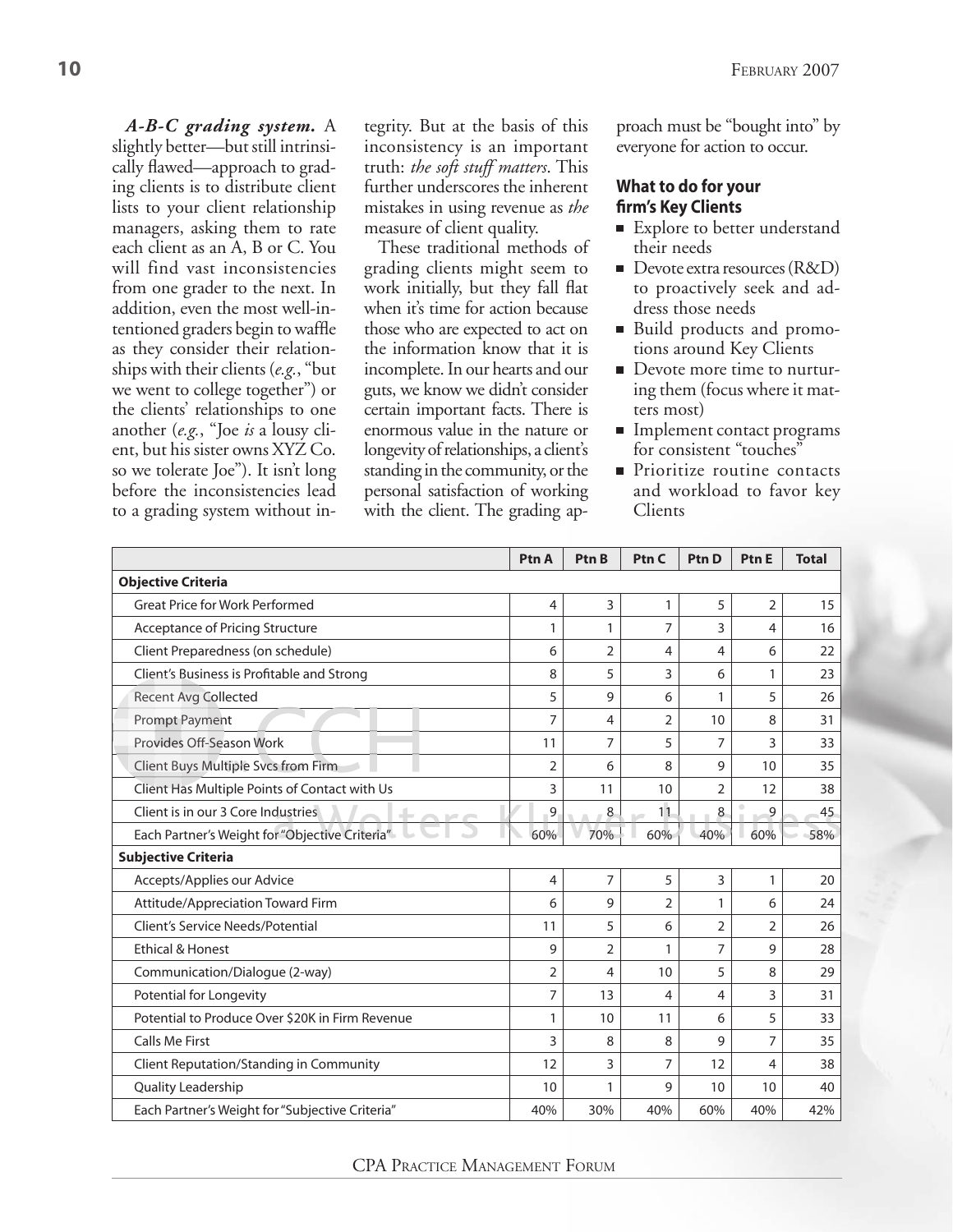- Returning calls to Key Clients fi rst
- Scheduling priority of audits and other projects (think American Express Platinum card or Frequent Flyer privileges)

# **Why 'grade' clients**

There are a number of reasons for firms to familiarize themselves with their client makeup and become more aware of how important one client is relative to another.

*Prioritization.* The big reason that comes to mind is today's increasing capacity problem. With qualified people harder to find and keep, many firms are challenged to complete the work they already have, on time and as promised. When choosing between two files to pick up, or making the tough choice to be late with something, wouldn't you want a quick and reliable way for you and your team members to determine which file is most important?

Better service. Once you know who your Key Clients really are, you can focus your lim-f ited energy around serving them at the highest possible level. (See es.<br>sidebar for some ideas.) sidebar for some ideas.)

*Purposeful growth.* Client assessment goes hand-in-hand with marketing. Broad, general marketing to the "world" consumes enormous time, energy and dollars—and it's much less effective than targeted marketing. If you seek new clients, the first question any marketer, and most referral sources, will ask you is "what clients are you looking for?" Quite frankly, most firms don't know. Yet once you have a solid understanding

of what traits and qualities you most greatly value, you will find you're able to answer that question once and for all. Only then can you most effectively apply your marketing energy and resources to bring in the "right" sort of clients.

*Trimming excess.* One of the things you don't want to think about—much less do—is fire clients. Yet, when you don't shed poor clients, you end up: (1) serving customers that you (or your team) probably don't like; (2) continuing to work for people who don't value your services, balk at every bill or just don't pay; (3) burning out your good people (who aren't easy to replace) by burdening them with unnecessary work hours during peak times; and (4) robbing your best clients of yourself because you're too busy or tired to be as proactive as you'd like to be with them. If those reasons don't convince you, try tallying up the revenue of those "wrong" clients, then<br>
rou consider the potential revenue<br>
re- if you were to spend the newly consider the potential revenue conside if you were to spend the newly opened capacity providing Key d Clients with high-value services. Or how about just releasing<br>the capacity and enjoying a betthe capacity and enjoying a better quality practice and an improved work/life balance?

# **Performing an effective client evaluation**

Most firms are comfortable assuming that their top revenue clients are their Key Clients. But after embarking on an exercise to define what actually constitutes a great client (for them!), and then, measuring their clients against their unique criteria, firms often find little correlation between prior year receipts and client quality.

Measuring the soft stuff along with statistics takes a bit of work, but it is possible to "account for" the human side of the client relationship the subjective factors. These are ultimately "judged" rather than measured, but by following the steps outlined below, you can develop a questionnaire that captures individual judgments and perceptions so they can be compiled and even measured.

To effectively assess your client base, you should consider the perspective of everyone in your firm who interacts with a given client. Then, strike an appropriate balance between subjective criteria and the objective, or scientifically measurable, criteria.

# *Step 1. Develop and rank criteria most/least important to firm.*

- a. Identify all potential criteria your firm wishes to consider (See sample)
- b. Sort criteria into objective and subjective categories
- c. Narrow these criteria to a manageable number of items (say, 10 of each) through facilitated discussion
- d. Allow decision-makers (partners and managers, or a designated Key Client Evaluation Team comprised of people of multiple levels (my favorite choice)) to individually prioritize the 10 objective criteria, ranking them 1 to 10 ("1" being of highest importance). Repeat for subjective criteria.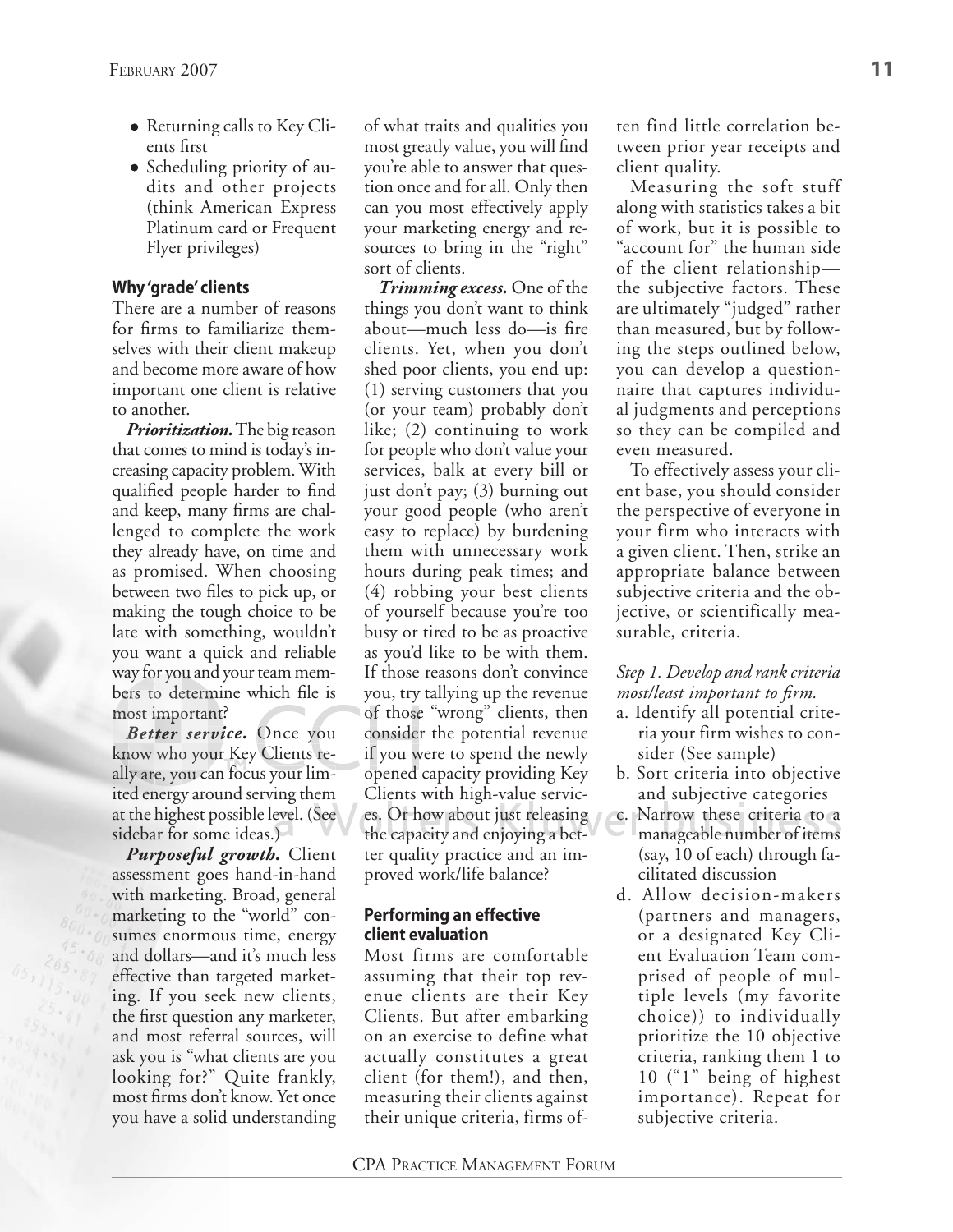- e. Align results side-by-side (criteria down the left, voters across the columns), and add the scores for each row (see sample). Sort the lists by lowest total score (most important) to highest.
- f. Facilitate a discussion about the results. Bring your group to conclusion that the result, or a modified result (through the discussion) is, in fact, a satisfying representation of the core elements of a Key Client of your firm.

## *Step 2. Develop the tool (internal questionnaire) that will be*

### *Sample Criteria*

*used to evaluate clients.*

- a. Use multiple-choice format rather than 1-5 scoring. This promotes thoughtfulness when answering and helps prevent "gaming" the system.
- b. Craft questions carefully to avoid injecting bias. Develop one question per criteria item. To help prevent gaming the system, try to switch the order of answer choices (*i.e.*, don't always place the optimal answer at the top).
- c. Quantify answer choices to prevent differing inter-

pretations. For instance, if asking "What is your sense of this client's longevity with our firm?" put years beside each choice to clarify, such as: long-term potential (7+ years); average potential (4-6 years); low potential (2-3 years); very low potential (one year or less). Or, if asking "How would you rate this client's leadership?" elaborate on single-word answers in this way: Visionary—willing to experiment or take some risk; Average—hesitant to *Continued on page 13*

| JUILPIC CIRCITU                                                                                              |                                                                                           |  |  |  |
|--------------------------------------------------------------------------------------------------------------|-------------------------------------------------------------------------------------------|--|--|--|
| <b>Objective Criteria</b>                                                                                    | <b>Subjective Criteria</b>                                                                |  |  |  |
| Client Taps Into Multiple Points of Contact at Firm                                                          | Organized (Not Always in Crisis Mode)                                                     |  |  |  |
| Currently Uses Multiple Services of Firm                                                                     | Attitude/Appreciation Toward Firm                                                         |  |  |  |
| Provides (Quality) R06Feb07-Itripr-h.zipeferrals                                                             | Client Service Needs (Potential)                                                          |  |  |  |
| Provides Off-season Work                                                                                     | <b>Ethical &amp; Honest</b>                                                               |  |  |  |
| Client is in our Core Industry(s)                                                                            | Communication/Dialogue (2-way) is Strong                                                  |  |  |  |
| Client's Business or Product is Solid, Exceptional                                                           | Potential for Longevity                                                                   |  |  |  |
| We Have Added Wealth (or Well-Being) to Client                                                               | Accepts/Applies Advice, Respects Our Opinion                                              |  |  |  |
| <b>Consistently Prompt Payment</b>                                                                           | Level of Business Sophistication/Savvy                                                    |  |  |  |
| Client Preparedness (e.g. PBC list complete on schedule)                                                     | Client Reputation, Standing in the Community (we are<br>proud to be associated with them) |  |  |  |
| <b>Risk Level Inherent in Work</b>                                                                           | Demonstrates Loyalty Toward Firm                                                          |  |  |  |
| Client is the Right Size for us (perhaps by Annual Sales/<br>Receipts of Client's Business)<br>$\sim$ $\leq$ | Client has Quality Leadership and Hires High-Quality<br>Qualified) People                 |  |  |  |
| Client Stability (in business 3 years, expects to stay in<br>business)                                       | Price Acceptance (Doesn't Balk at Initial Prices or Change<br>Orders)                     |  |  |  |
| Client's Business Performance is Profitable and Strong                                                       | Have Made a Difference in their Life/Business                                             |  |  |  |
| Allowance for Teaching Opportunties                                                                          | Potential to Produce over \$(X) in Firm Revenue                                           |  |  |  |
|                                                                                                              | Client Desires Business Development/Growth                                                |  |  |  |
| ITEMS BELOW ARE IN FIRM'S CONTROL,<br><b>BUT VALID CONSIDERATIONS:</b>                                       | Client Has Good "Social Capital"                                                          |  |  |  |
| Receive Good/Great Price for the Work*                                                                       | Fun and Challenging (or Favorite Type of) Work                                            |  |  |  |
| We Have a Succession Plan for this Relationship*                                                             | Seems Receptive to Additional Services                                                    |  |  |  |
| (X)% of Work is Delegated and Performed at the Right<br>$level^*$                                            | We Like The People                                                                        |  |  |  |
| Average Collected*                                                                                           |                                                                                           |  |  |  |
| Three-year Collections on Upward Trend*                                                                      |                                                                                           |  |  |  |
| We Have the Right People in Place to Perform This Work*                                                      |                                                                                           |  |  |  |